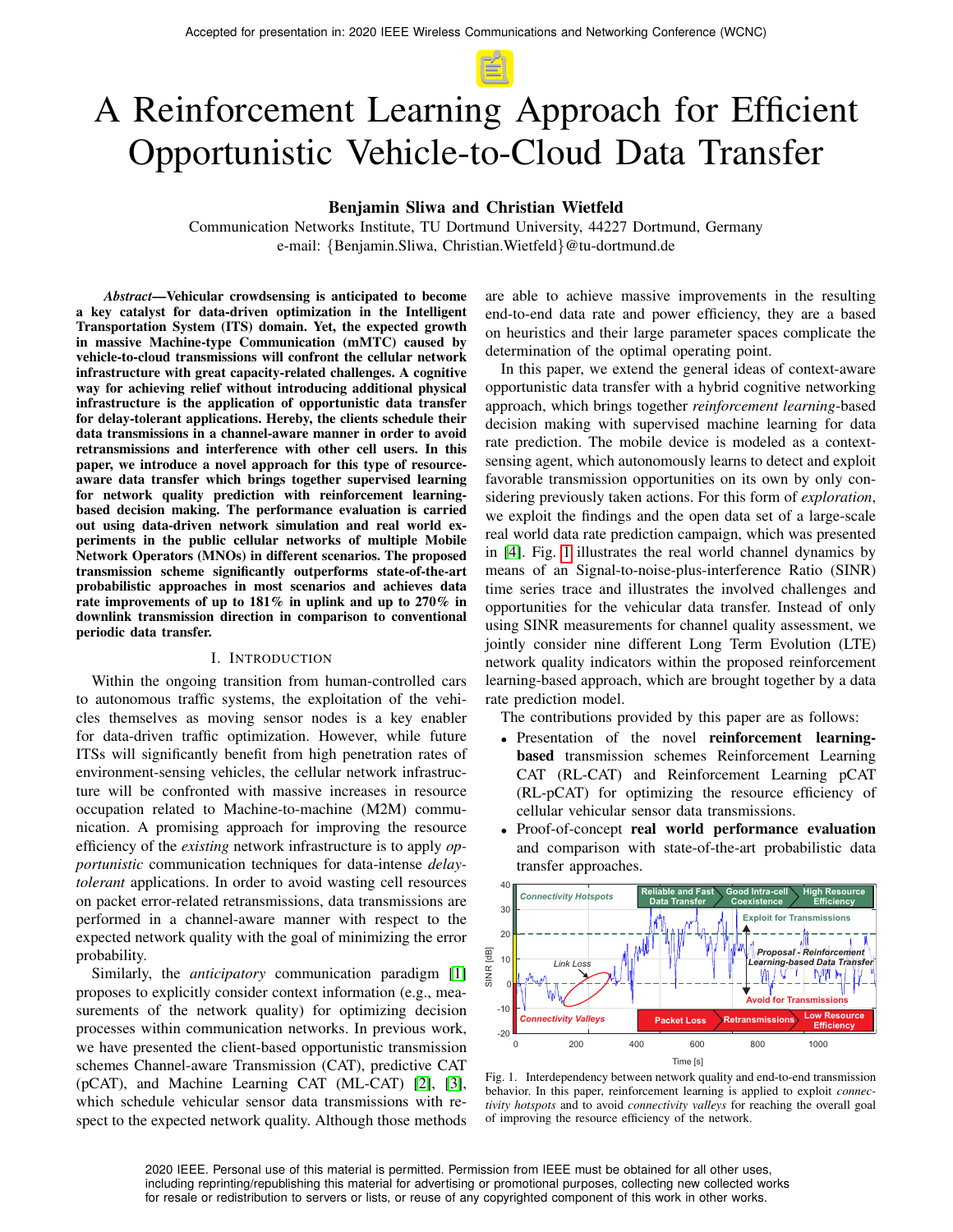• The measurement and evaluation software<sup>[1](#page-1-0)</sup> as well as the raw results of the performance evaluation [\[5\]](#page-7-4) are provided in an open source way.

The remainder of the paper is structured as follows. In Sec. [II,](#page-1-1) we give an overview about data-driven optimization approaches for vehicular data transfer. Afterwards, the proposed reinforcement learning-based transmission schemes are presented in Sec. [III.](#page-2-0) An overview about the methodological evaluation setup is provided in Sec. [IV.](#page-3-0) Finally, the results of the performance evaluation are presented and discussed in Sec. [V.](#page-5-0)

## II. RELATED WORK

<span id="page-1-1"></span>Machine learning is a catalyst for anticipatory communication in complex environments, as it allows to implicitly consider the hidden interdependency between observable measurement variables, which are too complex to bring together in a closed analytical description. An overview about different machine learning approaches for wireless communication systems is given in [\[6\]](#page-7-5). Furthermore, the authors of [\[7\]](#page-7-6) provide a comprehensive overview about machine learning methods for vehicular communication networks. *Supervised* learning models utilize *labeled* data for training of *regression* models, which can then be used for performing *predictions* on unlabeled data. Typically, the models are trained offline and then deployed to the target platform for online application. If major changes of the environment occur – e.g., a previously unobserved packet scheduler is deployed to the cellular network by the MNO – novel data needs to be obtained and the prediction models need to be re-trained.

In contrast to that, *reinforcement learning* [\[8\]](#page-7-7) introduces the concept of *cognitive* decision making, where a virtual *agent* senses the environment and optimizes a certain behavior by learning from the *rewards* of taken *actions*. A comprehensive overview about applying this type of machine learning to mobile communication systems is provided by [\[9\]](#page-7-8).

Data rate prediction has been proposed as a method for increasing the context-awareness of vehicular communication systems through high-level optimization techniques, e.g., for predictive caching [\[10\]](#page-7-9) and multi-Radio Access Technology (RAT) interface selection [\[11\]](#page-7-10). Consequently, different research works have investigated client-based data rate prediction in vehicular cellular networks, for which the main findings are summarized as follows:

- The radio channel characteristics have a severe impact on the resulting end-to-end data rate. Passively measurable indicators such as Reference Signal Received Power (RSRP), Reference Signal Received Quality (RSRQ) and SINR can provide meaningful information for data rate prediction models [\[3\]](#page-7-2), [\[4\]](#page-7-3), [\[12\]](#page-7-11), [\[13\]](#page-7-12), [\[14\]](#page-7-13).
- Integrating the payload size into the prediction process allows to implicitly consider cross layer interdependencies (e.g., the slow start mechanism of Transmission Control Protocol (TCP)), which have a strong interdependency with the channel coherence time [\[3\]](#page-7-2), [\[4\]](#page-7-3).
- Crowdsensed connectivity maps can be applied to maintain radio condition data bases, which allow to forecast the network situations vehicles are going to encounter on their future trajectories. Furthermore, the applied cell-wise aggregation implicitly compensates short-term prediction errors (e.g., related to multipath fading) [\[3\]](#page-7-2), [\[4\]](#page-7-3).
- In the vast majority of the evaluations  $(e.g., [3], [4], [14],$  $(e.g., [3], [4], [14],$  $(e.g., [3], [4], [14],$  $(e.g., [3], [4], [14],$  $(e.g., [3], [4], [14],$  $(e.g., [3], [4], [14],$  $(e.g., [3], [4], [14],$ [\[15\]](#page-7-14)), Classification and Regression Tree (CART)-based methods such as Random Forests (RFs) [\[16\]](#page-7-15) outperform more complex models (e.g., *deep learning* [\[17\]](#page-7-16)), which require a significantly higher amount of training data.
- Cellular data rate prediction models are highly MNOsdependent due to MNOs-specific configurations of the network infrastructure [\[4\]](#page-7-3).

Data-driven Network Simulation (DDNS): In addition to using data rate prediction models for context-aware decision making, the trained models themselves can provide the foundation for simulative optimization of cognitive communication systems using DDNS [\[18\]](#page-7-17). This approach allows to replay available time series measurements of *passive* network quality indicators to analyze the behavior of novel *active* transmission schemes. The end-to-end behavior is represented by a supervised machine learning model, for which the deviation to the real world measurements is learned by a second Gaussian Process Regression (GPR)-based machine learning model. The latter transfers the prediction process from the deterministic to the probabilistic domain and allows to generate synthetic – yet close to reality – end-to-end indicator profiles by sampling from distribution of the prediction errors. As the real world validation in [\[18\]](#page-7-17) shows, the achieved results are not only significantly more accurate than conventional system-level network simulations [\[19\]](#page-7-18), the result generation process is also more than an order of magnitude faster, which ultimately allows to perform a deeper exploration of the parameter space within the system optimization phase.

Opportunistic data transfer is a method for optimizing the resource efficiency of data transmissions for *delay-tolerant* applications by integrating the network quality into the transmission process. Recently, the authors of [\[20\]](#page-7-19) have presented Client-side Adaptive Scheduler That minimizes Load and Energy (CASTLE) as a method for distributed clientside scheduling of coordinated transmissions, which exploits machine learning for channel-sensitive load estimation. In previous work [\[2\]](#page-7-1), [\[3\]](#page-7-2), we have applied probabilistic methods, where a transmissions probability  $p_{TX}(t)$  is calculated based on measurements of a network quality indicator  $\Phi(t)$ with a defined value range  $\Phi_{\text{max}} - \Phi_{\text{min}}$ , application-specific deadlines  $\Delta t_{\text{min}}$  and  $\Delta t_{\text{max}}$  and a convergence exponent  $\alpha$  as

$$
p_{\text{TX}}(t) = \begin{cases} 0 & \Delta t < \Delta t_{\text{min}} \\ 1 & \Delta t > \Delta t_{\text{max}} \\ \left(\frac{\Phi(t) - \Phi_{\text{min}}}{\Phi_{\text{max}} - \Phi_{\text{min}}}\right)^{\alpha} & \text{else} \end{cases}
$$
(1)

where  $\Delta t$  is the passed time since the last successful transmission has been performed. For the basic transmission scheme

<span id="page-1-0"></span><sup>1</sup>Source code is available at https://github.com/BenSliwa/MTCApp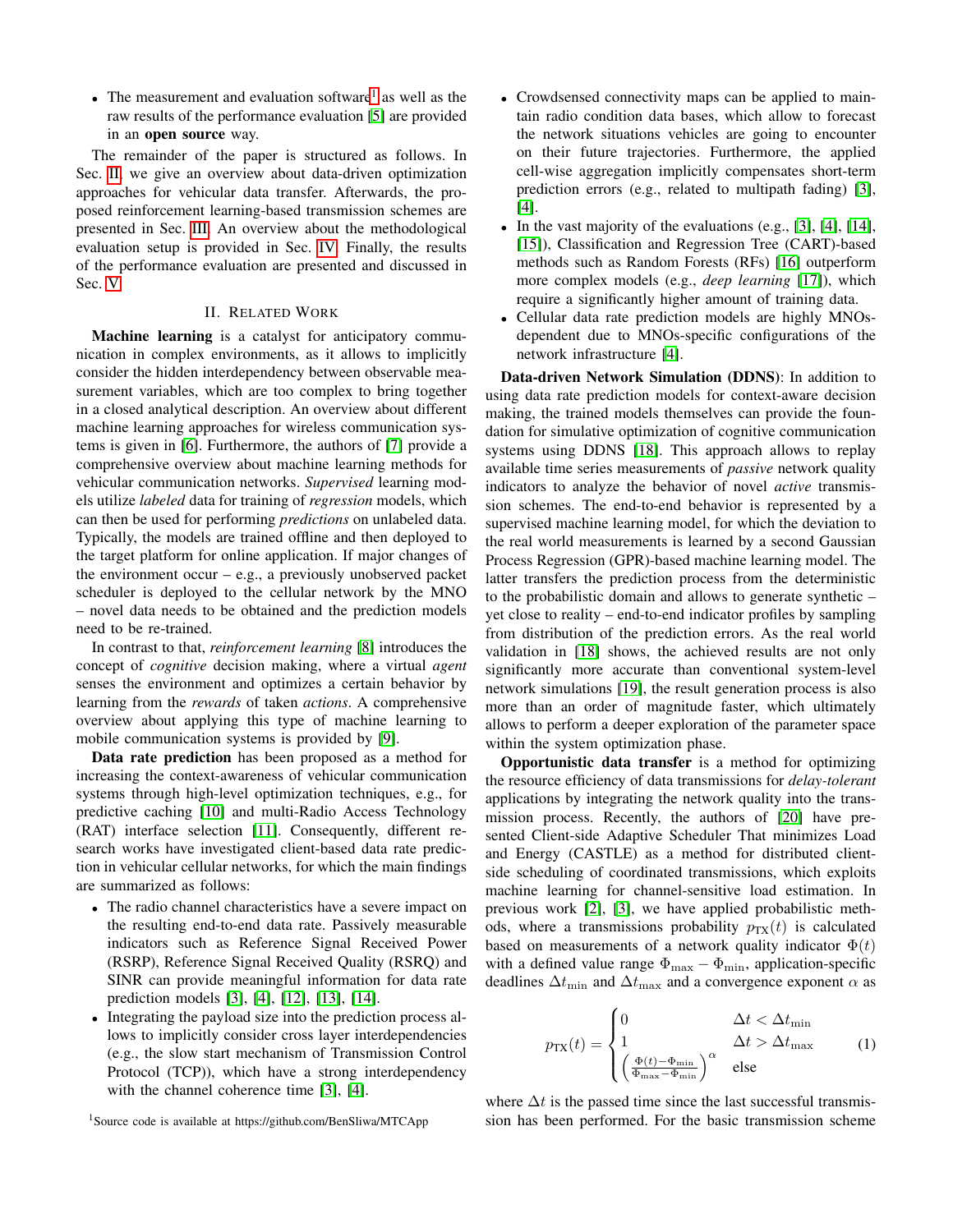

<span id="page-2-1"></span>Fig. 2. System architecture model: Interaction between agent and environment.

CAT, the transmission metric  $\Phi$  is represented by the measured SINR, while ML-CAT considers the predicted data rate. In this work, the goal is to further optimize the data rate improvement by replacing the probabilistic approach with reinforcement learning-based decision making.

## <span id="page-2-0"></span>III. REINFORCEMENT LEARNING-BASED OPPORTUNISTIC VEHICULAR DATA TRANSFER

In this section, we present the proposed reinforcement learning-based transmission schemes. The overall goal is to learn a context-aware transmission process, which *exploits* connectivity hotspots and *avoids* data transmissions during connectivity valleys. The overall system architecture model and the interaction between *agent* – the opportunistic transmission scheme – and *environment* – the public cellular network – is illustrated in Fig. [2.](#page-2-1) The proposed system is composed of three logical domains. The actual decision making is performed in the *agent* domain, where the agents decides if the buffered data shall be transmitted immediately or if the transmission should be postponed as the current network situation is not favorable. The *real world* domain represents the network environment, which mainly impacted by external influence factors (e.g., other cell users, mobility-related channel dynamics) and not by the taken actions of the agent itself. For completeness, it is remarked that transmissions performed by the agent have a minor impact on the environment due to the occupied network resources. The foundation for the decision making is the *sensing* process, which is performed in the *hardware platform* domain. Based on measurements of raw context features, a prediction model is applied to forecast the currently achievable data rate. In this paper, we exploit the high computational efficiency of DDNS for implementing a *virtual* exploration process (see Sec. [IV-B\)](#page-4-0), which trains the agent with data transmission profiles synthesized from previous real world transmissions. Based on this foundation, we derive the reinforcement learning-based opportunistic data transmission scheme RL-CAT and its mobility-predictive extension RL-pCAT in the next paragraphs.

## <span id="page-2-3"></span>*A. Context-aware Approach: Reinforcement Learning CAT (RL-CAT)*

Reinforcement learning is applied to derive a *decision table* Q, which allows to assess the expected rewards by performing the possible actions for a given state. For opportunistic data transfer, the possible actions  $a$  are IDLE (data is buffered) and TX (data is transmitted). We model the state as a *context tuple*  $C_t$  as

$$
\mathbf{C}_t = (\tilde{S}(t), \Delta t) \tag{2}
$$

with  $\tilde{S}(t)$  being the predicted data rate, which is discretized to the closest integer value, and  $\Delta t$  being the passed time since the last successful transmission has been performed. As the data rate prediction accuracy is reduced in the edge regions of the data rate value range [\[4\]](#page-7-3), the reinforcement learning process immanently learns a confidence model for the machine learning-based data rate prediction.

**Online Decision Making:** An overview of the process for online decision making is illustrated in Fig. [3.](#page-2-2) Different context measurements are used to estimate the currently achievable data rate  $S(t)$  with a supervised prediction model. Based on the findings and analyzed model comparisons in [\[4\]](#page-7-3), the latter is represented by a RF prediction model with maximum depth 15 and 100 trees. The feature vector  $F(t)$  is composed of measurements from different context domains:

- Network: RSRP, RSRQ, SINR, Channel Quality Indicator (CQI), Timing Advance (TA), Carrier frequency  $f$
- Mobility: Velocity, Cell id
- Application: Payload size of the to be transmitted data packet

Using the predicted data rate  $\hat{S}(t)$  within  $C_t$  instead of the raw context features significantly reduces the dimension of the table index. Therefore, the exploration phase of the reinforcement learning process can be performed more efficiently, as fewer exploration epochs are required. Together with  $\Delta t$ , the context state  $C_t$  is composed and the to be performed action  $a$  is then selected by maximizing the achievable  $Q$  value with  $\max_a Q(\mathbf{C_t}, a)$ .



<span id="page-2-2"></span>Fig. 3. Online application of the reinforcement learning-based decision making for the basic RL-CAT approach. For RL-pCAT, the context state is represented by an extended tuple  $\mathbf{C}'_t = (\tilde{S}(t), \tilde{S}(t + \tau), \Delta t)$ .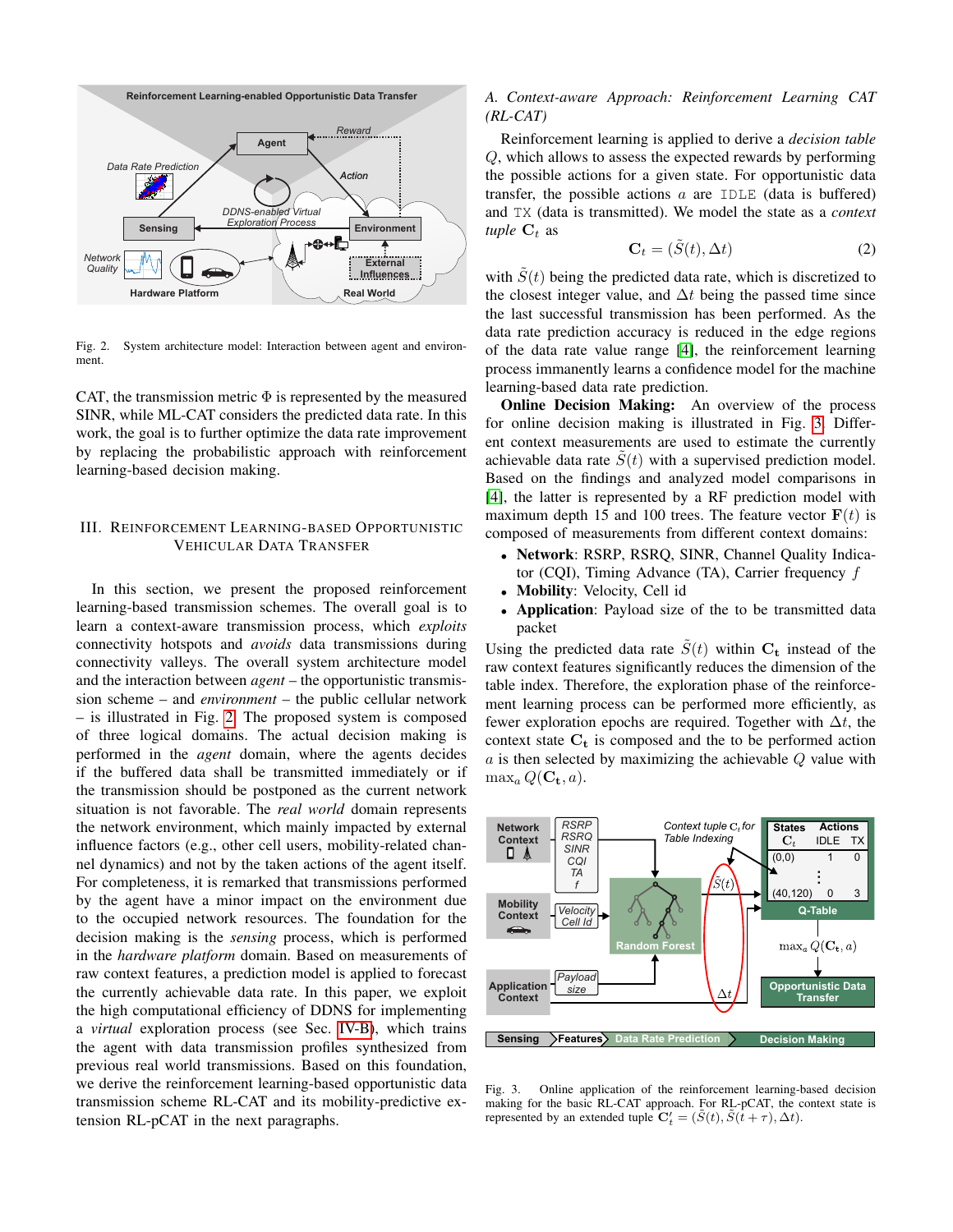Iterative Exploration Process: Before the system is able to make cognitive decisions on its own, it needs to fill the Q-table with valid data through an iterative *exploration* process, which considers the rewards of previously performed actions. For the proposed reinforcement learning-based transmission scheme, we apply an adjusted version of the classical *Q-learning* [\[21\]](#page-8-0) technique. At first, all table entries are randomized with  $\mathcal{N}(0, 1)$ . For each performed action, the Q-table is then updated as

<span id="page-3-1"></span>
$$
Q(\mathbf{C_t}, a) = (1 - \alpha) \cdot Q(\mathbf{C_t}, a) + \alpha \left[ r_a + \lambda \cdot \max_{a} Q(\mathbf{C_{t+1}}, a) \right]
$$
(3)

with *learning rate*  $\alpha$ , *reward*  $r_a$ , *discount factor*  $\lambda$ , and  $\mathbf{C_{t+1}}$ being an estimation of the Q-value in the future state after the action  $a$  has been taken. However, in the considered vehicular scenario, the environment state is changed mainly due to external impact factors – e.g., mobility-related channel dynamics – and the taken actions do not have a measurable impact. Therefore, Eq. [3](#page-3-1) is simplified to

$$
Q(\mathbf{C_t}, a) = (1 - \alpha) \cdot Q(\mathbf{C_t}, a) + \alpha \cdot r_a \tag{4}
$$

Separate reward functions  $r_a$  are applied for the possible actions  $a$ . The reward  $r_{TX}$  of a performed transmission with measured data rate  $S$  is calculated with respect to the trade-off between a defined MNO-specific target data rate  $S^*$  and an application-specific age of information deadline  $\Delta t_{max}$  with a weighting trade-off factor w

$$
r_{\text{TX}}(S, \Delta t) = \frac{w \cdot (S - S^*)}{S_{\text{max}}} + \frac{\Delta t \cdot (1 - w)}{\Delta t_{\text{max}}} \tag{5}
$$

For RL-CAT, the IDLE action is not able to achieve a reward as no data is transferred during the buffering phase. However, a *deadline violation punishment* which is represented by a large negative number  $\Omega$  is introduced in order to ensure  $Q(C_t, TX) >> Q(C_t, IDLE)$  if the Age of Information (AoI) deadline is reached, which then causes an immediate data transmission regardless of the expected resource efficiency.

$$
r_{\text{IDLE}}(\Delta t) = \begin{cases} \Omega & \Delta t \ge \Delta t_{\text{max}} \\ 0 & \text{else} \end{cases}
$$
 (6)

<span id="page-3-2"></span>*B. Context-predictive Approach: Reinforcement Learning pCAT (RL-pCAT)*

As previous studies [\[3\]](#page-7-2) have shown, opportunistic vehicular data transfer methods can significantly benefit from not only considering the current context, but also taking predictions for the anticipated future context behavior into account. In the following, we therefore extend the basic RL-CAT concepts to the context-predictive RL-pCAT method which considers the anticipated future network quality along the expected trajectory of the vehicle. The context tuple is extended by an additional data rate prediction  $\tilde{S}(t + \tau)$  for a given temporal look ahead  $\tau$  to  $\mathbf{C}'_t$  as

$$
\mathbf{C}'_t = (\tilde{S}(t), \tilde{S}(t+\tau), \Delta t) \tag{7}
$$

However, as the future feature vector  $F(t + \tau)$  cannot be measured at the time of the decision making  $t$ , it is predicted based on aggregated measurements which were previously performed in the same geographical region. The estimated feature vector  $\mathbf{F}(t + \tau)$  is looked up from a multidimensional connectivity map  $M$  with cell size  $c$  as

<span id="page-3-3"></span>
$$
\tilde{\mathbf{F}}(t+\tau) = M\left(\lfloor \frac{\tilde{\mathbf{P}}(t+\tau)}{c} \rfloor\right)
$$
 (8)

with  $\dot{P}(t + \tau)$  being an estimation of the future vehicle position, which is derived based on trajectory-aware mobility prediction. Details about the algorithmic implementation and a real world evaluation of the prediction errors as well as their impact on the network quality prediction can be found in [\[22\]](#page-8-1).

The reinforcement learning process is performed analogously to Sec. [III-A.](#page-2-3) However, the reward function of the IDLE action is changed to  $r'_{\text{IDLE}}$  as

$$
r'_{\text{IDLE}}(\Delta t) = \begin{cases} \Omega & \Delta t \ge \Delta t_{\text{max}} \\ \frac{1}{\tau} \cdot r_{\text{TX}}(\tilde{S}(t+\tau), \Delta t + \tau) & \text{else} \end{cases}
$$
(9)

as postponing the transmission at  $t$  is now immanently related to the predicted context at  $t + \tau$ .

It is remarked that the application of context prediction introduces additional error sources to the system which impact the achievable performance. Imperfections of the mobility prediction mechanism might lead to false context lookups and the context aggregation within the connectivity map only represents the mean indicator behavior within the considered cell. In addition, as the data rate prediction is performed for  $S(t)$  as well as for  $S(t+\tau)$ , prediction errors have an increased impact on the channel quality assessment.

#### IV. METHODOLOGY

<span id="page-3-0"></span>In this section, the methods for training the machine learning models and for performing the real world performance evaluation are presented.

# <span id="page-3-4"></span>*A. Machine Learning-enabled Data Rate Prediction*

The training of the data rate prediction model is performed with the Waikato Environment for Knowledge Analysis (WEKA) [\[23\]](#page-8-2) framework. Based on the findings and the open data sets of [\[4\]](#page-7-3), the data rate prediction is performed with a RF regression model, which consists of 100 random trees and allows a maximum depth of 15. In order to consider MNO-specific characteristics, an individual prediction model is trained for each MNO and transmission direction.

Tab. [I](#page-4-1) shows an overview of the coefficient of determination  $R^2$ , Mean Absolute Error (MAE), Root Mean Squared Error (RMSE) of the RF-based data rate prediction in uplink and downlink direction for the three considered MNOs.

Note that MAE and RMSE have to be considered with respect to the value range  $S_{\text{max}} - S_{\text{min}}$  of the data set. As *MNO B* implements downlink carrier aggregation, it achieves a significantly higher value range – and absolute error measurements – than the other MNOs. A general observation is that the prediction works better in the uplink than in the downlink transmission direction. As the traffic intensity is typically much higher in the downlink than in the uplink [\[1\]](#page-7-0),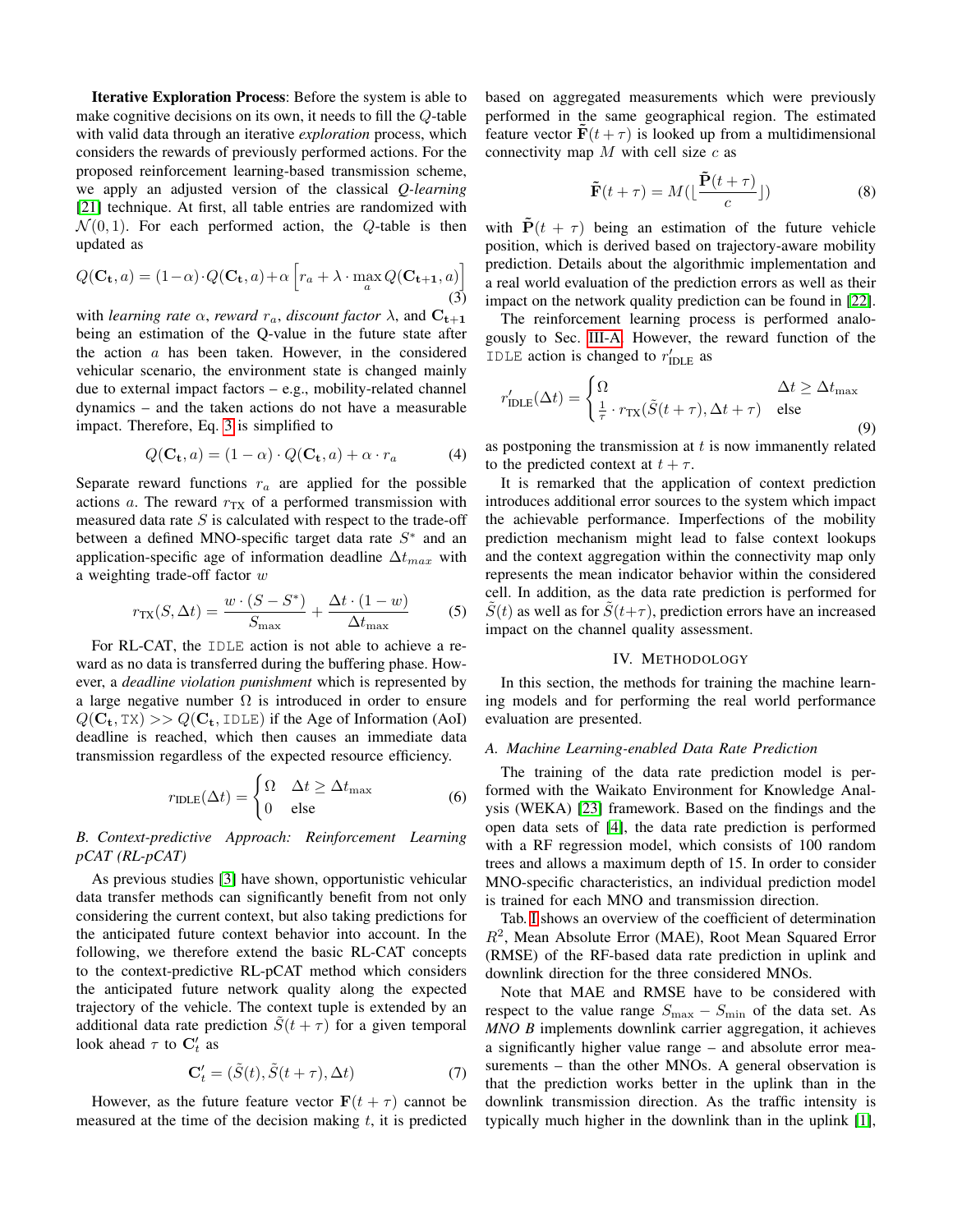<span id="page-4-1"></span>TABLE I STATISTICAL PROPERTIES OF THE RANDOM FOREST-BASED DATA RATE PREDICTION MODELS

| Model             | MNO A                |                      | MNO B            |                      | MNO C                |                      |
|-------------------|----------------------|----------------------|------------------|----------------------|----------------------|----------------------|
|                   | UL.                  | DL.                  | UL.              | DL.                  | UL.                  | DL.                  |
| $\mathbf{R}^2$    | 0.779<br>$\pm 0.023$ | 0.588<br>$\pm 0.021$ | 0.678<br>$+0.04$ | 0.634<br>$\pm 0.062$ | 0.718<br>$\pm 0.028$ | 0.493<br>$\pm 0.036$ |
| MAE               | 2.984                | 3.302                | 2.603            | 7.01                 | 2.537                | 3.136                |
| [MBit/s]          | $+0.141$             | $+0.113$             | $\pm 0.144$      | $+0.398$             | $+0.117$             | $+0.153$             |
| <b>RMSE</b>       | 4.061                | 4.743                | 3.619            | 10.177               | 3.424                | 4.276                |
| [MBit/s]          | $\pm 0.223$          | $\pm 0.21$           | $+0.29$          | $+1.431$             | $+0.168$             | $+0.235$             |
| Range<br>[MBit/s] | 39.782               | 42.94                | 38.208           | 159.982              | 35.676               | 33.842               |

| <b>Real World</b><br><b>Measurements</b> | Generate | <b>Replay Transmissions</b><br><b>Virtual</b><br><b>Exploration</b><br><b>Synthetic</b><br><b>Transmissions</b><br><b>Performance</b><br><b>Evaluation</b><br><b>Replay Context Traces</b><br><b>RL-CAT / RL-pCAT</b> |  |  |  |
|------------------------------------------|----------|-----------------------------------------------------------------------------------------------------------------------------------------------------------------------------------------------------------------------|--|--|--|
|                                          |          | Data-driven Network Simulation                                                                                                                                                                                        |  |  |  |

<span id="page-4-2"></span>*UL*: Uplink, *DL*: Downlink

Fig. 4. Overview about the DDNS-based virtual exploration process and initial performance evaluation for parameter selection.

the resulting downlink data rate is highly impacted by the cell load, which can only be considered indirectly by means of the measurable RSRQ. In contrast to that, the uplink performance is more impacted by the network quality dynamics, which are represented by the whole network context feature set utilized by the prediction model.

## <span id="page-4-0"></span>*B. Virtual Exploration Process*

Although typical reinforcement learning techniques rely on a controlled trial-and-error mechanism, this method is unfavorable for the considered vehicular scenario as it would require to perform a multitude of real world drive tests in order to reach the convergence level of the proposed transmission schemes (see Sec. [V-A\)](#page-5-1). To overcome this issue, we apply a *virtual exploration process*, which is modeled within a DDNS setup (see Sec. [II](#page-1-1) and [\[18\]](#page-7-17)). An overview about the involved logical steps is provided in Fig. [4.](#page-4-2) Based on the available real world measurements of [\[4\]](#page-7-3), we synthesized 2400 network context traces (time series data with two scenarios, periodic transmission interval  $\Delta t = \{1, 2, ..., 120 \text{ s}\}\$  with 10 repetitions) for three different MNOs in uplink and downlink direction. In total, the resulting data set consists of more than 84000 transmissions. The generated transmissions and context traces are replayed in random order with the proposed reinforcement learning-based transmission schemes according to Sec. [III-A](#page-2-3) and Sec. [III-B,](#page-3-2) which then learn to perform cognitive data transfer behaviors by identifying favorable and non-favorable transmissions from the previously performed actions. Moreover, the reinforcement learning approach extracts the complex interdependency between network quality and transmission results from the available data sets.

For the mobility-predictive RL-pCAT transmission scheme, the network context indicators – which are part of the feature vector of the data rate prediction model – are aggregated in a multidimensional connectivity map  $M$  which is jointly used with trajectory-aware mobility prediction according to [\[3\]](#page-7-2). However, a methodological dilemma needs to be solved as the closed loop scenario only allows to analyze the results of taken actions: If a transmissions is performed at time  $t$ . the transmission buffer is cleared and it cannot be directly concluded if the same transmission would have achieved a better performance at  $t + \tau$ . Therefore, the another DDNS evaluation is carried to analyze the behavior at  $t + \tau$  and then update  $r'_{\text{IDLE}}$  at time t with Eq. [9.](#page-3-3)

## *C. Real World Performance Evaluation*

After the DDNS-based exploration phase, the real world performance evaluation of the converged transmission schemes is carried out in the public cellular LTE networks of three different MNOs in Germany. Data is transmitted in uplink and downlink direction from the vehicle through the cellular network to a cloud-based server. A virtual sensor application generates 50 KB of sensor data per second which is buffered locally until the whole data buffer is transmitted and cleared. The resulting AoI of each successful transmission corresponds to the generation time of the oldest contained sensor packet. The measurement application is executed on Android-based User Equipments (UEs) (Samsung Galaxy S5 Neo, Model SM-G903F). We consider two different scenarios (suburban and highway) with different speed characteristics and building densities. For each of the tracks, 10 different drive tests are performed for each of the considered transmission schemes.

A summary about the parameters of the overall system is given in Tab. [II.](#page-4-3) Further MNO-specific configurations are summarized in Tab. [III.](#page-4-4)

TABLE II PARAMETERS OF THE REFERENCE SCENARIO

<span id="page-4-3"></span>

| <b>Parameter</b>                            | Value                 |
|---------------------------------------------|-----------------------|
| Learning rate $\alpha$                      | 0.1                   |
| Context look ahead $\tau$                   | 10 <sub>s</sub>       |
| Maximum buffering time $\Delta t_{\rm max}$ | 120 s                 |
| Trade-off factor w                          | 0.8, 0, $\dots$ , 1.0 |
| Deadline violation punishment $\Omega$      | $-10$                 |
| Connectivity map cell width c               | 25m                   |

<span id="page-4-4"></span>TABLE III MNO-SPECIFIC PARAMTERS FOR RL-CAT AND RL-PCAT

| Model                                                       | MNO A    |          | MNO B    |          | MNO C    |          |
|-------------------------------------------------------------|----------|----------|----------|----------|----------|----------|
|                                                             | UL.      | DL.      | UL.      | DL.      | UL.      | DL.      |
| Target data rate $S*$<br>Maximum data rate $S_{\text{max}}$ | 30<br>40 | 20<br>30 | 20<br>30 | 30<br>40 | 50<br>60 | 15<br>25 |

*UL*: Uplink, *DL*: Downlink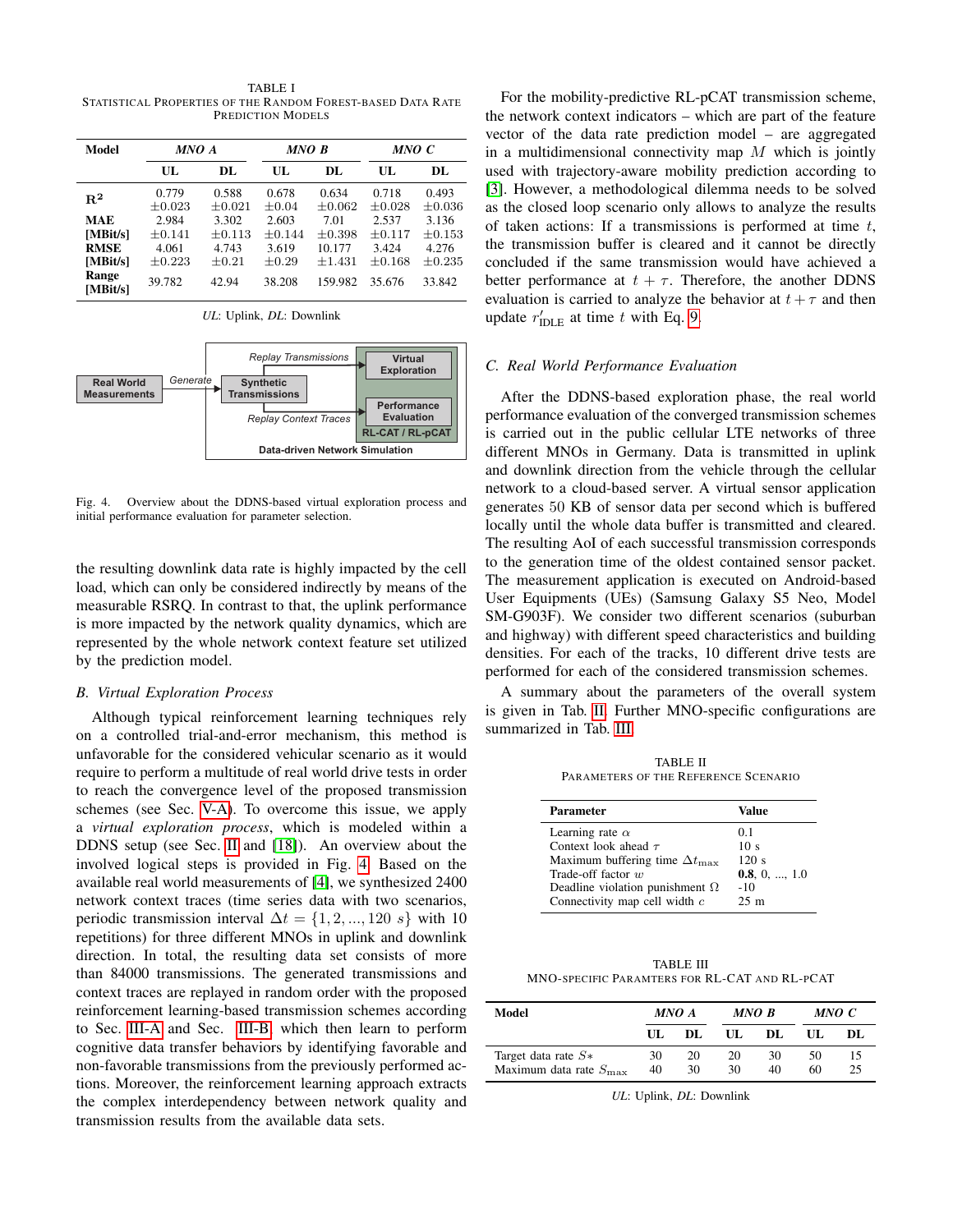

<span id="page-5-2"></span>Fig. 5. Convergence of the virtual exploration process for uplink transmissions of MNO A. Each epoch corresponds to a single context trace of a DDNS evaluation. The black line shows the average behavior.



Fig. 6. Trade-off between data rate efficiency  $E_S = \bar{S}/S^*$  and age of information efficiency  $E_{\text{AoI}} = 1 - \bar{\Delta}t / \Delta t_{\text{max}}$ , which is controlled with the parameter w. The errorbar shows the standard deviation of the mean over 2400 evaluation runs per configuration.

#### <span id="page-5-3"></span><span id="page-5-0"></span>V. RESULTS OF THE PERFORMANCE EVALUATION

In this section, the results for the simulative system optimization as well as for the real world performance evaluation are presented and discussed.

## <span id="page-5-1"></span>*A. Exploration and System Optimization*

At first, we investigate the required duration for the proposed methods to converge to a satisfying performance level.

The model convergence within the virtual exploration process is shown in Fig. [5](#page-5-2) for the uplink data set of *MNO A*. Each epoch corresponds to a virtual single drive test synthesized by the DDNS, which contains the time series data of the context indicators as observed by the vehicle moving on its trajectory. For comparison, the baselines for periodic data transfer and the probabilistic ML-CAT approach are shown. After ∼80 epochs, the RL-CAT reliably outperforms the periodic approach and achieves a significant performance margin towards ML-CAT after around ∼200 epochs. Convergence is reached after ∼350 training epochs. It needs to be remarked that no perfect convergence can be achieved due to the remaining error range of the prediction model. Since the error-affected data rate prediction is the fundamental metric for the decision making,



<span id="page-5-4"></span>Fig. 7. Example temporal behavior of the RL-CAT transmission scheme. The flanks of the measurement trace show the actual transmission times.



(a) DDNS-enabled Reinforcement Learning (b) RF-based Data Rate Prediction

<span id="page-5-5"></span>Fig. 8. Temporal effort for training and applying the machine learning models.

unfavorable decisions occur due to model imperfections. It can also be seen that the reinforcement learning process highly benefits from the computational efficiency of the virtual exploration with DDNS. Reaching convergence based on real world experiments would have required to perform more than 4000 km of drive tests. In contrast, DDNS does only require  $\sim$ 250 ms to reach convergence by learning from replaying the transmissions of the 350 context traces (Intel Core i7- 4770@3.4GHz platform with 32 GB RAM).

The parameter  $w$  allows to control the fundamental tradeoff between data rate efficiency  $E_S = \bar{S}/S^*$  and age of information efficiency  $E_{\text{AoI}} = 1 - \bar{\Delta}t/\Delta t_{\text{max}}$  with  $\bar{S}$  being the average data rate and  $\bar{\Delta}t$  being the average AoI. For data rate optimization, the transmission scheme will rather prefer larger packet sizes in order to improve the payload-overhead ratio and to compensate the *slow start* mechanism of TCP. Fig. [6](#page-5-3) shows the impact of the  $w$  for AoI and data rate. For  $w > 0.8$ , the age of information exceeds  $t_{\text{max}}$  for some transmissions, which results in a negative efficiency. In the following, we apply  $w = 0.8$  in order to allow a performance comparison with CAT and ML-CAT, which focus on data rate optimization. Reduced transmission times lead to an early release of occupied resources and contribute to improving the intra-cell coexistence between multiple users [\[3\]](#page-7-2).

Fig. [7](#page-5-4) illustrates the temporal behavior of the RL-CAT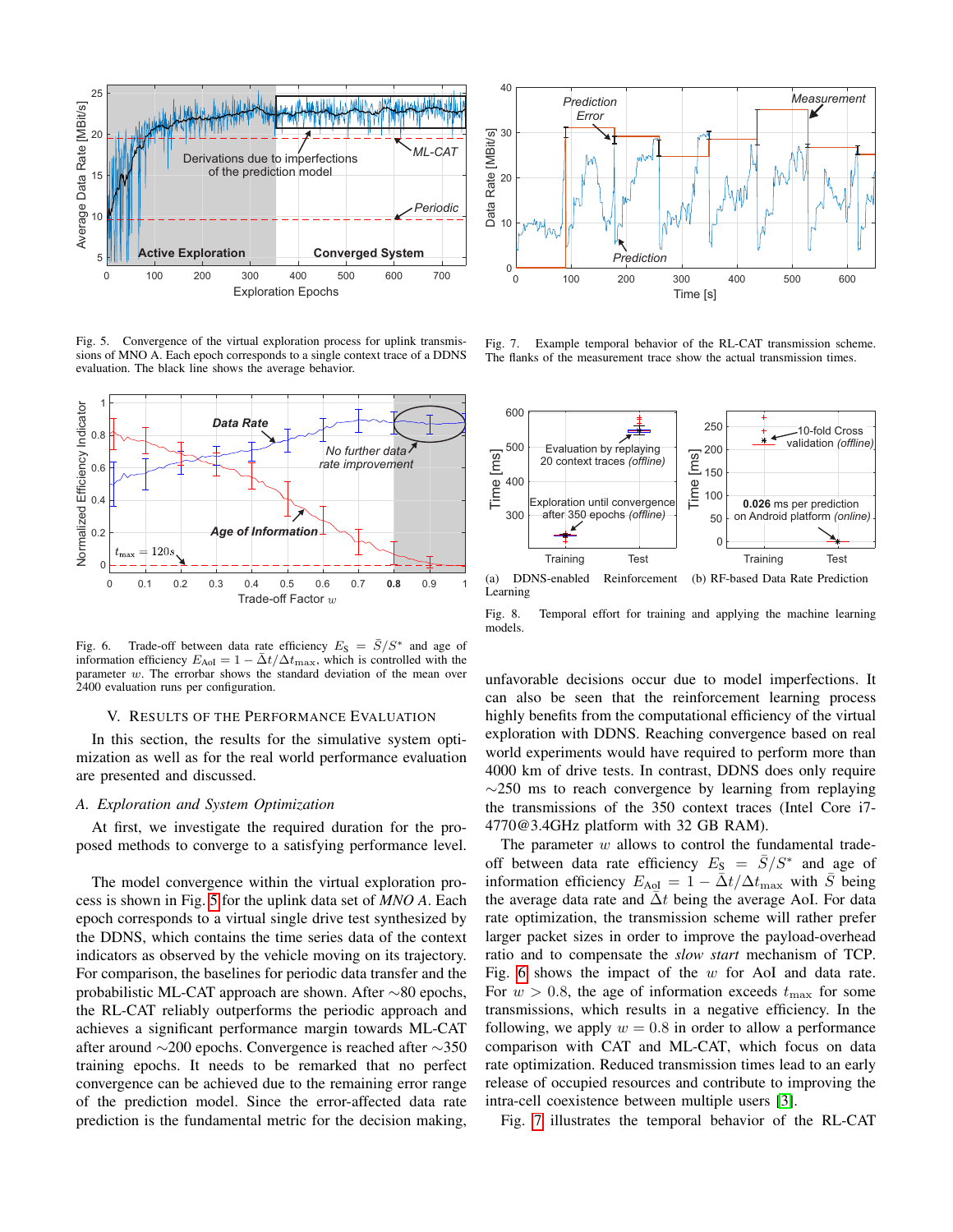

Fig. 9. Real world performance comparison of the resulting end-to-end data rates for the considered transmission schemes and MNOs.

<span id="page-6-0"></span>transmission scheme with respect to the predicted data rate. The interdependency between payload size and achievable data rate can be clearly identified. After each transmission, the transmission buffer is cleared, which results in a drop of the predicted data rate due to a reduction of the payload-overheadratio. With in an increased buffering time and incoming sensor data, the predicted data rate is increased again.

The temporal effort related to the training and evaluation phases of the machine learning models is shown in Fig. [8.](#page-5-5)

Although the data-driven exploration process is performed based on a large amount of synthesized data, it only considers the actually performed transmissions. In contrast to that, the DDNS-based evaluation involves the replay of the whole time series data for each of the 20 context traces. Still, both parts can be processed rapidly. Online predictions on the Android platform have a practically negligible impact on the total execution time. Since the C++ implementation of the RF model consists of a binary tree of if/else conditions, it can be evaluated in real time.

#### *B. Real World Performance Comparison*

In the following, the converged transmission schemes are applied in the real world and compared to other transmission approaches. As references, we consider straightforward

periodic transmission with a fixed interval  $\Delta t = 10$  s and ML-CAT-based data transfer according to [\[3\]](#page-7-2).

The overall results of the considered transmission schemes and MNOs are illustrated in Fig. [9](#page-6-0) for uplink (a) and downlink (b) direction. As discussed in Sec. [IV-A,](#page-3-4) the data rate prediction works more accurately in the uplink as the cell is more impacted by channel-related effects than by congestion. A general observation is the that the predictive method RL-pCAT achieves slight improvement compared to RL-CAT, which outperforms the other approaches in most cases. In comparison to periodic data transfer, a data rate improvement by 181% is achieved in the uplink and by 270% in the downlink for *MNO A*. For *MNO B*, the uplink data rate prediction is not very accurate ( $R^2 = 0.678 \pm 0.04$ ), which leads to a slightly worse performance for RL-CAT than for ML-CAT. However, RL-pCAT is able to compensate many of the outliers through its context-predictive behavior. In the downlink transmission direction, all opportunistic approaches achieve a similar level of improvement compared to periodic transfer. For *MNO A* and *MNO B*, the proposed reinforcement learning-based approaches outperform the other opportunistic methods. *MNO C* suffers from a low downlink data rate prediction accuracy.



Since the reinforcement-based decision making is based on



<span id="page-6-1"></span>Fig. 10. Geospatial distribution of the blackspot regions where the transmissions significantly deceed the average data rate of the MNO ( $S(t) < \overline{S}/2$ ). The voronoi diagram shows the MNO-specific eNBs locations.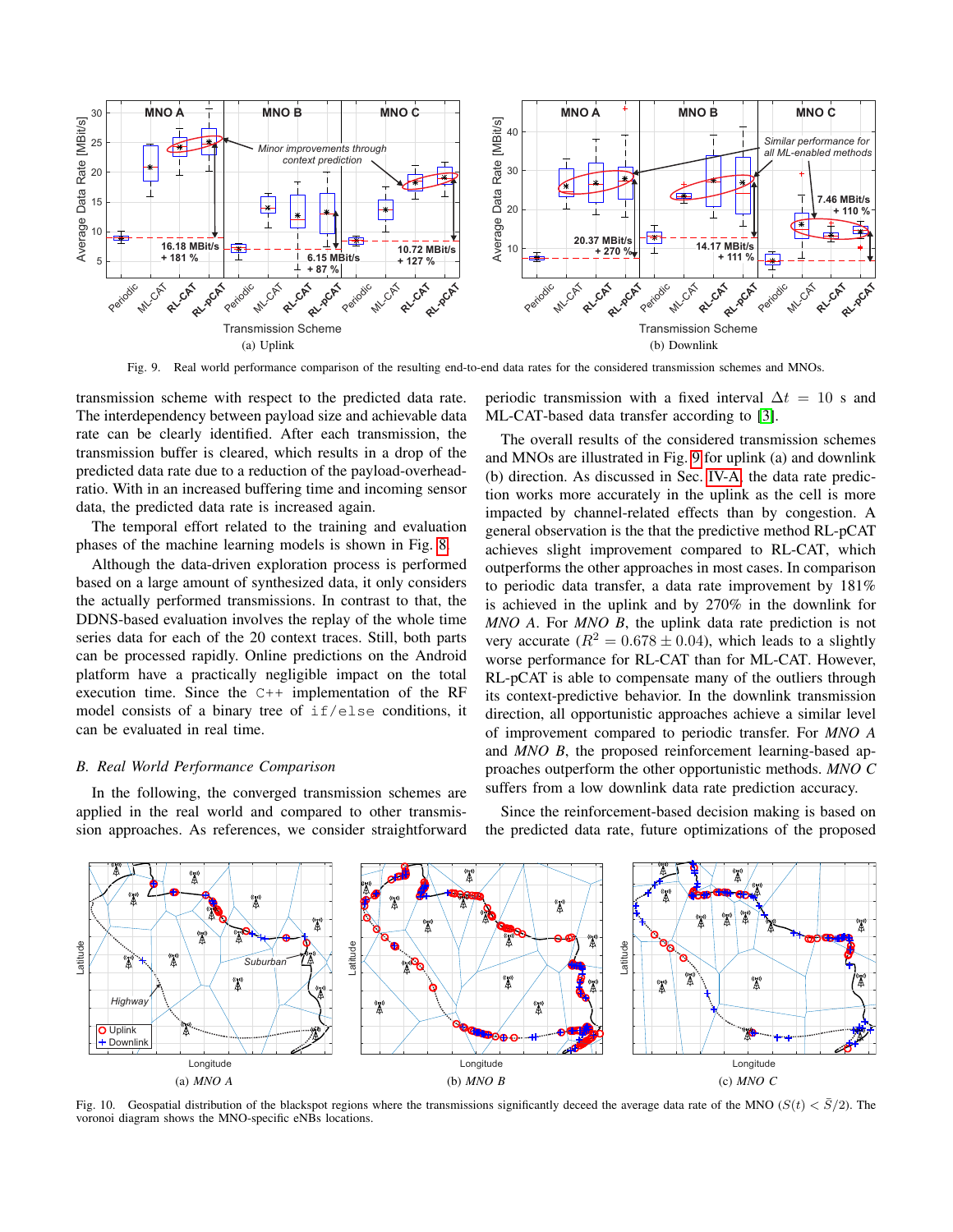scheme should aim to increase the prediction accuracy. A promising approach is the application of *cooperative* approaches for cell load estimation. Upcoming 5G networks explicitly consider machine learning-based load analysis through a Network Data Analytics Functions (NWDAF) [\[24\]](#page-8-3). Although this method is a part of the core network, providing the acquired information for the UEs – e.g., via the control channels – could lead to significant improvements for clientside context-aware data transfer.

Many of the reasons for significant prediction errors are related to geospatial effects such as *cellular handovers* and even technology fallbacks. In road safety management, the term *blackspot* refers to regions with a high probability for road accidents. Analogously, we can define *communication blackspots* which show a clustering of low data rate transmissions.

Fig. [10](#page-6-1) provides a map of the two evaluation scenarios and the network infrastructure locations of all considered MNOs. Furthermore, all transmission that fulfill  $S(t) < S/2$ and therefore significantly deceed the average transmission performance of the MNO are shown. It can be seen that those transmission can be aggregated to blackspot regions for each of the MNO. Although the voronoi diagram only considers the eNB locations and not the real resulting coverage areas, many of the blackspot regions are close to the cell borders. It is very plausible that future opportunistic methods can achieve further improvements by proactively considering blackspot regions within the reinforcement learning-based transmission process.

#### VI. CONCLUSION

In this paper, we presented a reinforcement learning-based transmission approach for optimizing the end-to-end performance of vehicular data transfer. The proposed opportunistic communication scheme schedules transmissions cognitively with respect to the predicted channel conditions.

The results of the real world performance evaluation show that the proposed approach significantly outperforms existing probabilistic channel-aware transmission schemes in most scenarios and is able to achieve massive improvements in the resulting data rate compared to typically considered periodic data transfer.

In future work, we will optimize the data rate prediction accuracy by explicitly considering blackspot context information and by applying a network-assisted load estimation approach similar to NWDAF. On this foundation, we will furthermore develop a reinforcement learning based transmission scheme for multi-MNO networks and investigate the performance of *multi-armed bandits* and *Deep Reinforcement Learning (DRL)*.

#### ACKNOWLEDGMENT

Part of the work on this paper has been supported by Deutsche Forschungsgemeinschaft (DFG) within the Collaborative Research Center SFB 876 "Providing Information by Resource-Constrained Analysis", project B4.

#### **REFERENCES**

- <span id="page-7-0"></span>[1] N. Bui, M. Cesana, S. A. Hosseini, Q. Liao, I. Malanchini, and J. Widmer, "A survey of anticipatory mobile networking: Context-based classification, prediction methodologies, and optimization techniques," *IEEE Communications Surveys & Tutorials*, 2017.
- <span id="page-7-1"></span>[2] B. Sliwa, T. Liebig, R. Falkenberg, J. Pillmann, and C. Wietfeld, "Efficient machine-type communication using multi-metric contextawareness for cars used as mobile sensors in upcoming 5G networks," in *2018 IEEE 87th Vehicular Technology Conference (VTC-Spring)*, Porto, Portugal, Jun 2018, Best Student Paper Award.
- <span id="page-7-2"></span>[3] B. Sliwa, R. Falkenberg, T. Liebig, N. Piatkowski, and C. Wietfeld, "Boosting vehicle-to-cloud communication by machine learning-enabled context prediction," *IEEE Transactions on Intelligent Transportation Systems*, Jul 2019.
- <span id="page-7-3"></span>[4] B. Sliwa and C. Wietfeld, "Empirical analysis of client-based network quality prediction in vehicular multi-MNO networks," in *2019 IEEE 90th Vehicular Technology Conference (VTC-Fall)*, Honolulu, Hawaii, USA, Sep 2019.
- <span id="page-7-4"></span>[5] B. Sliwa, "Raw data of real world measurements," Oct 2019. [Online]. Available:<https://doi.org/10.5281/zenodo.3490335>
- <span id="page-7-5"></span>[6] C. Jiang, H. Zhang, Y. Ren, Z. Han, K. C. Chen, and L. Hanzo, "Machine learning paradigms for next-generation wireless networks," *IEEE Wireless Communications*, vol. 24, no. 2, pp. 98–105, April 2017.
- <span id="page-7-6"></span>[7] H. Ye, L. Liang, G. Y. Li, J. Kim, L. Lu, and M. Wu, "Machine learning for vehicular networks: Recent advances and application examples, *IEEE Vehicular Technology Magazine*, vol. 13, no. 2, pp. 94–101, June 2018.
- <span id="page-7-7"></span>[8] R. S. Sutton and A. G. Barto, *Reinforcement learning: An introduction*, 2nd ed. The MIT Press, 2018.
- <span id="page-7-8"></span>[9] H. Gacanin, "Autonomous wireless systems with artificial intelligence: A knowledge management perspective," *IEEE Vehicular Technology Magazine*, pp. 1–1, 2019.
- <span id="page-7-9"></span>[10] T. Mangla, N. Theera-Ampornpunt, M. Ammar, E. Zegura, and S. Bagchi, "Video through a crystal ball: Effect of bandwidth prediction quality on adaptive streaming in mobile environments," in *Proceedings of the 8th International Workshop on Mobile Video*, ser. MoVid '16. New York, NY, USA: ACM, 2016, pp. 1:1–1:6.
- <span id="page-7-10"></span>[11] F. Bouali, K. Moessner, and M. Fitch, "A context-aware user-driven framework for network selection in 5G multi-RAT environments," in *2016 IEEE 84th Vehicular Technology Conference (VTC-Fall)*, Sep. 2016, pp. 1–7.
- <span id="page-7-11"></span>[12] M. Akselrod, N. Becker, M. Fidler, and R. Luebben, "4G LTE on the road - what impacts download speeds most?" in *2017 IEEE 86th Vehicular Technology Conference (VTC-Fall)*, Sep. 2017, pp. 1–6.
- <span id="page-7-12"></span>[13] J. Riihijarvi and P. Mahonen, "Machine learning for performance prediction in mobile cellular networks," *IEEE Computational Intelligence Magazine*, vol. 13, no. 1, pp. 51–60, Feb 2018.
- <span id="page-7-13"></span>[14] F. Jomrich, A. Herzberger, T. Meuser, B. Richerzhagen, R. Steinmetz, and C. Wille, "Cellular bandwidth prediction for highly automated driving - Evaluation of machine learning approaches based on realworld data," in *Proceedings of the 4th International Conference on Vehicle Technology and Intelligent Transport Systems 2018*, no. 4. SCITEPRESS, Mar 2018, pp. 121–131.
- <span id="page-7-14"></span>[15] A. Samba, Y. Busnel, A. Blanc, P. Dooze, and G. Simon, "Instantaneous throughput prediction in cellular networks: Which information is needed?" in *2017 IFIP/IEEE Symposium on Integrated Network and Service Management (IM)*, May 2017, pp. 624–627.
- <span id="page-7-15"></span>[16] L. Breiman, "Random forests," *Mach. Learn.*, vol. 45, no. 1, pp. 5–32, Oct. 2001.
- <span id="page-7-16"></span>[17] Y. LeCun, Y. Bengio, and G. Hinton, "Deep learning," *Nature*, vol. 521, no. 7553, pp. 436–444, 5 2015.
- <span id="page-7-17"></span>[18] B. Sliwa and C. Wietfeld, "Towards data-driven simulation of endto-end network performance indicators," in *2019 IEEE 90th Vehicular Technology Conference (VTC-Fall)*, Honolulu, Hawaii, USA, Sep 2019.
- <span id="page-7-18"></span>[19] E. R. Cavalcanti, J. A. R. de Souza, M. A. Spohn, R. C. d. M. Gomes, and A. F. B. F. d. Costa, "VANETs' research over the past decade: Overview, credibility, and trends," *SIGCOMM Comput. Commun. Rev.*, vol. 48, no. 2, pp. 31–39, May 2018.
- <span id="page-7-19"></span>[20] J. Lee, J. Lee, Y. Im, S. Dhawaskar Sathyanarayana, P. Rahimzadeh, X. Zhang, M. Hollingsworth, C. Joe-Wong, D. Grunwald, and S. Ha, "CASTLE over the air: Distributed scheduling for cellular data transmissions," in *Proceedings of the 17th Annual International Conference on Mobile Systems, Applications, and Services*, ser. MobiSys '19. New York, NY, USA: ACM, 2019, pp. 417–429.